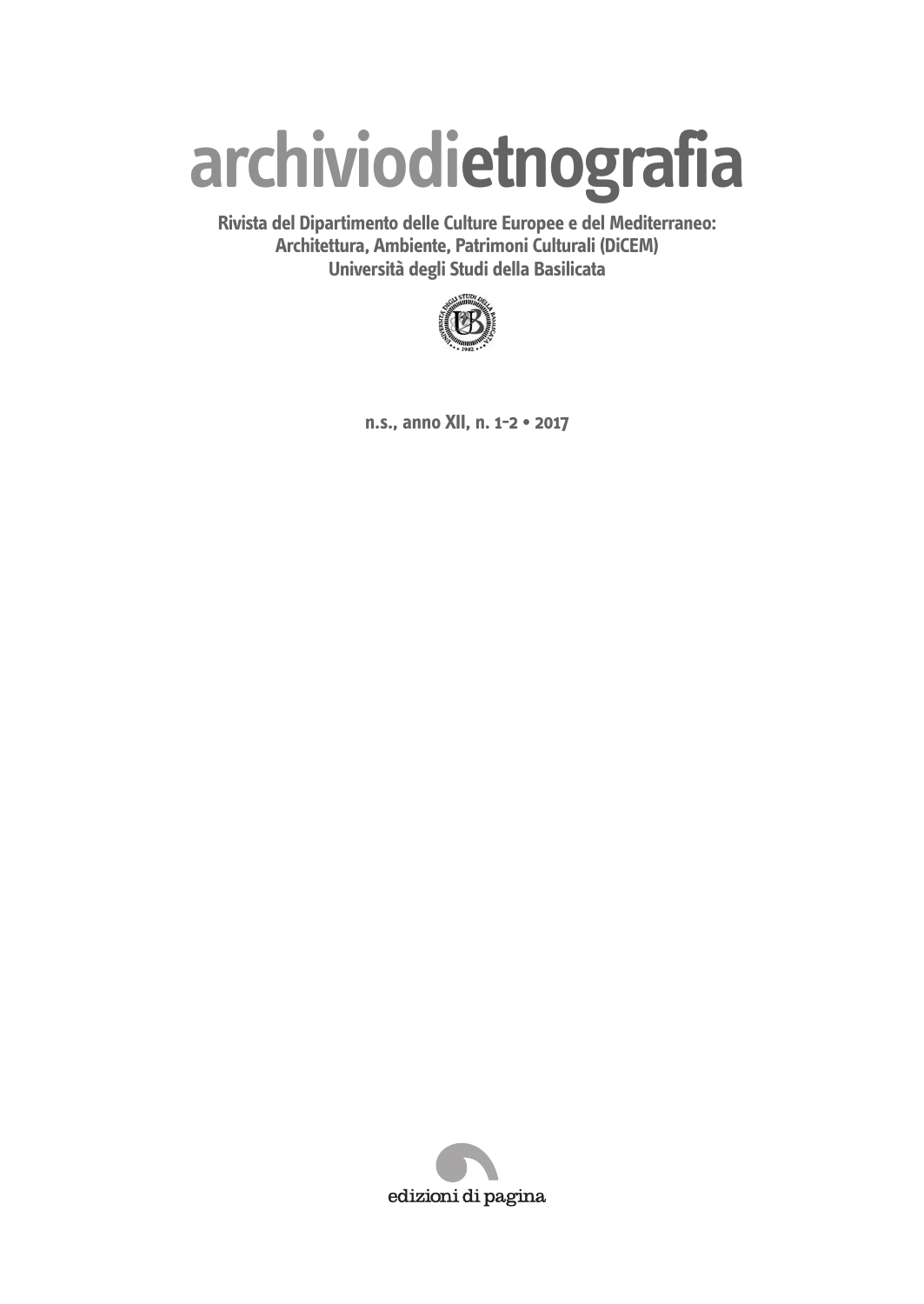## **Indice**

| Luigi Maria Lombardi Satriani<br>Lectio magistralis: Messina come una giovinezza                                         | 7   |
|--------------------------------------------------------------------------------------------------------------------------|-----|
| SAGGI                                                                                                                    |     |
| Dorothy Louise Zinn<br><b>Nomen</b> omen?<br>La convenzione degli pseudonimi nella rappresentazione etnografica          | 23  |
| Letizia Bindi<br>Leggi, mappe, comunità.<br>L'ecomuseo: un campo per l'etnografia delle istituzioni                      | 45  |
| <b>ETNOGRAFIF</b>                                                                                                        |     |
| Lia Giancristofaro<br>Mitologie neo-borboniche e disagio patrimoniale<br>in alcuni contesti metropolitani del Centro-Sud | 71  |
| Pietro Meloni<br>Due retoriche della produzione vinicola senese:<br>il patrimonio e la merce                             | 87  |
| Gaetano Mangiameli<br>Una salutare ambiguità. Orti urbani, antropologia, trasformazioni                                  | 113 |
| <b>SEQUENZE</b>                                                                                                          |     |
| Vita Santoro<br>La Storica Parata dei Turchi:<br>festa laica, rituali della partecipazione e comunità di pratica         | 141 |
| REPERTORI                                                                                                                |     |
| Gian Luigi Bruzzone<br>Giovanni Giannini e Paolo Toschi (con lettere del 1935-1938)                                      | 157 |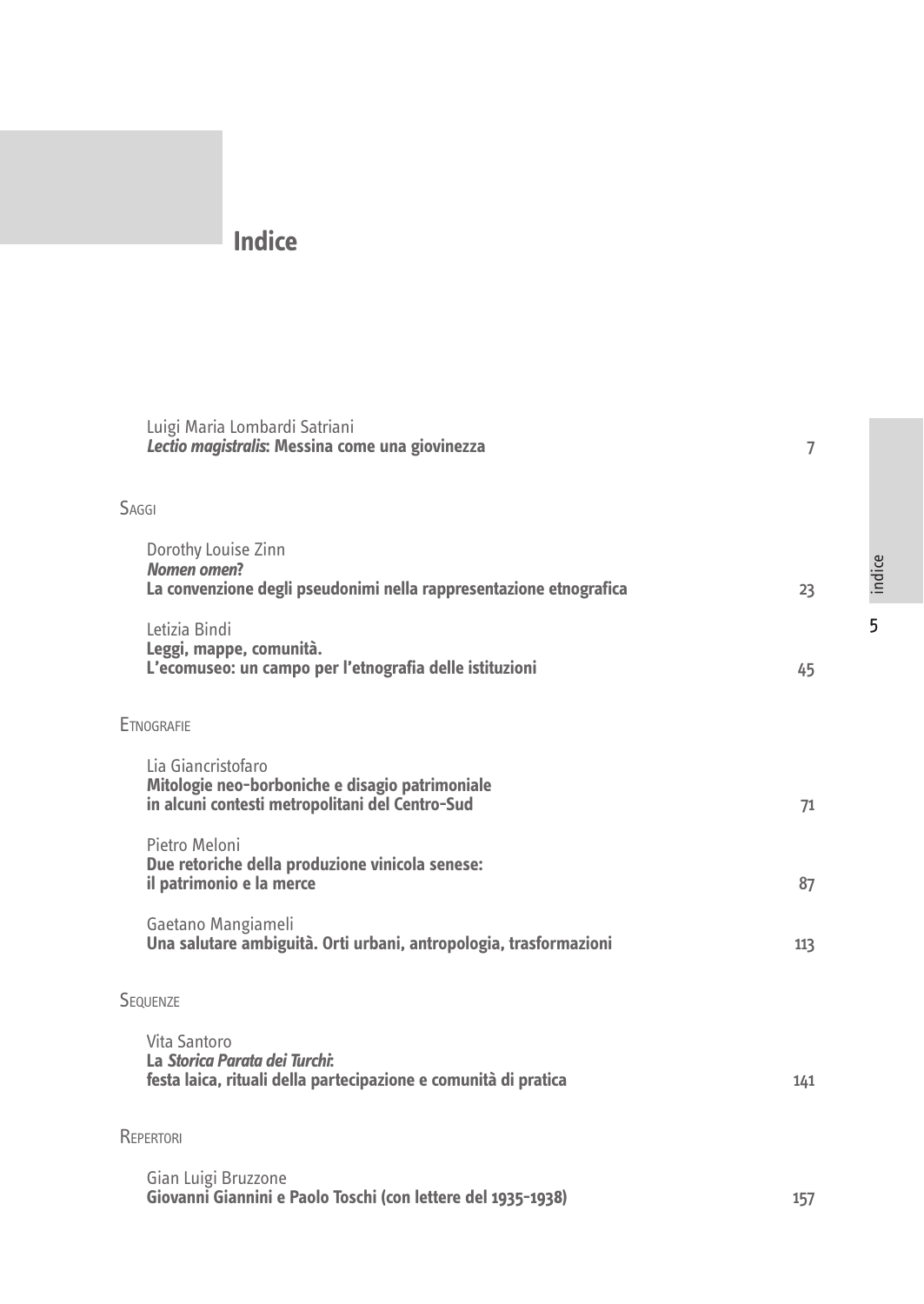## Ciriaca Coretti **I fondi fotografici del Centro di documentazione "Rocco Scotellaro e la Basilicata del secondo dopoguerra" di Tricarico** 169

**ABSTRACTS** 

| edited by Sandra Ferracuti |  |
|----------------------------|--|
|----------------------------|--|

Gli Autori 195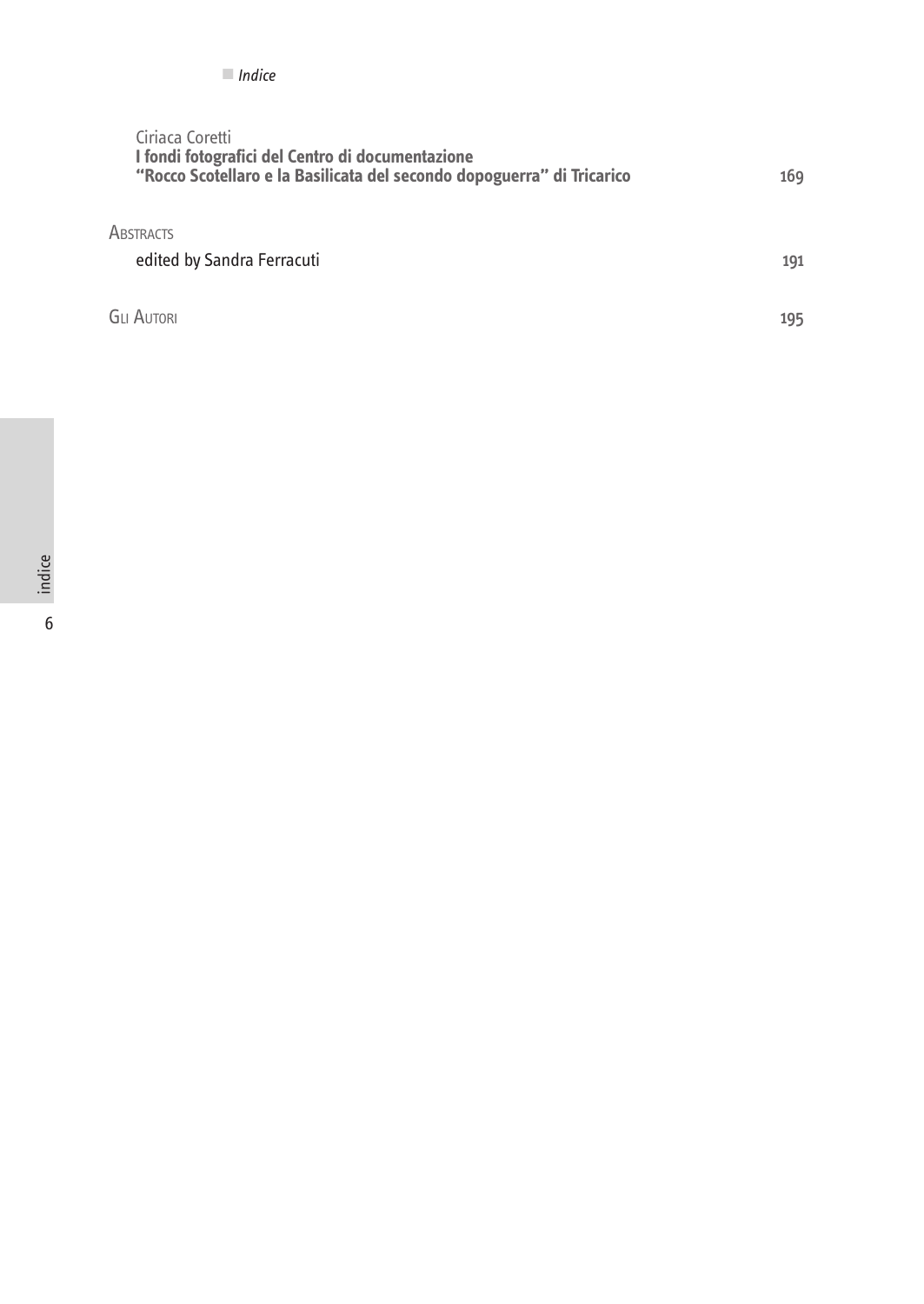## abstracts

191

## **Abstracts**

## edited by Sandra Ferracuti

Luigi Maria Lombardi Satriani Lectio magistralis*: Messina as Youth*

This *lectio* preliminarily emphasizes Lombardi Satriani's feelings of gratitude towards the three Sicilian universities and Mario Atzori (President of the *Federazione Italiana Tradizioni popolari* - Italian Federation for Popular Traditions), holder of the "Cocchiara" Award, for having honored him with the same, very high recognition. Lombardi Satriani particularly appreciated receiving this recognition since it was conferred by the University of Messina, where his own scientific and academic studies began, in the early 1960's. The *lectio* outlines the different phases of this itinerary and recalls the author's scholarly relations with some of his colleagues at the University of Messina. Names and relevant episodes from those years crowd the *lectio*, composing a vital hymn to memory. A special focus is given to Lombardi Satriani's memories of Sicily and of Antonino Buttitta, a scholarly and intellectual fellow of the author for fifty years. After having led us through an exploration of Sicilian cultural atmospheres and intellectuals, the *lectio* ends in Messina, where it started.

## Dorothy Louise Zinn Nomen omen*? The Use of Pseudonyms in Ethnographic Writing*

Surfing through the history of ethnography between the Trobriand Islands and cyberspace, the author of this contribution inquires into the practice of attributing pseudonyms in ethnographic writing. She traces the development of the widely held view of the need to protect not only research participants, but also entire organizations and communities, within a growing concern for the ethical and even legal consequences of revealing identities. The author outlines the various strategies that ethnographers have used to hide the identities of their research subjects. However, there are several doubts as to the actual efficacy of pseudonyms, and there are even well-founded reasons *not* to use pseudonyms in the representation of research protagonists, especially arguments inspired by feminist thought. The author affirms the need for a mindful reflection on the complexity of this aspect of the practice of ethnographic writing, in order to be able to choose the most appropriate and ethical approach in each single case.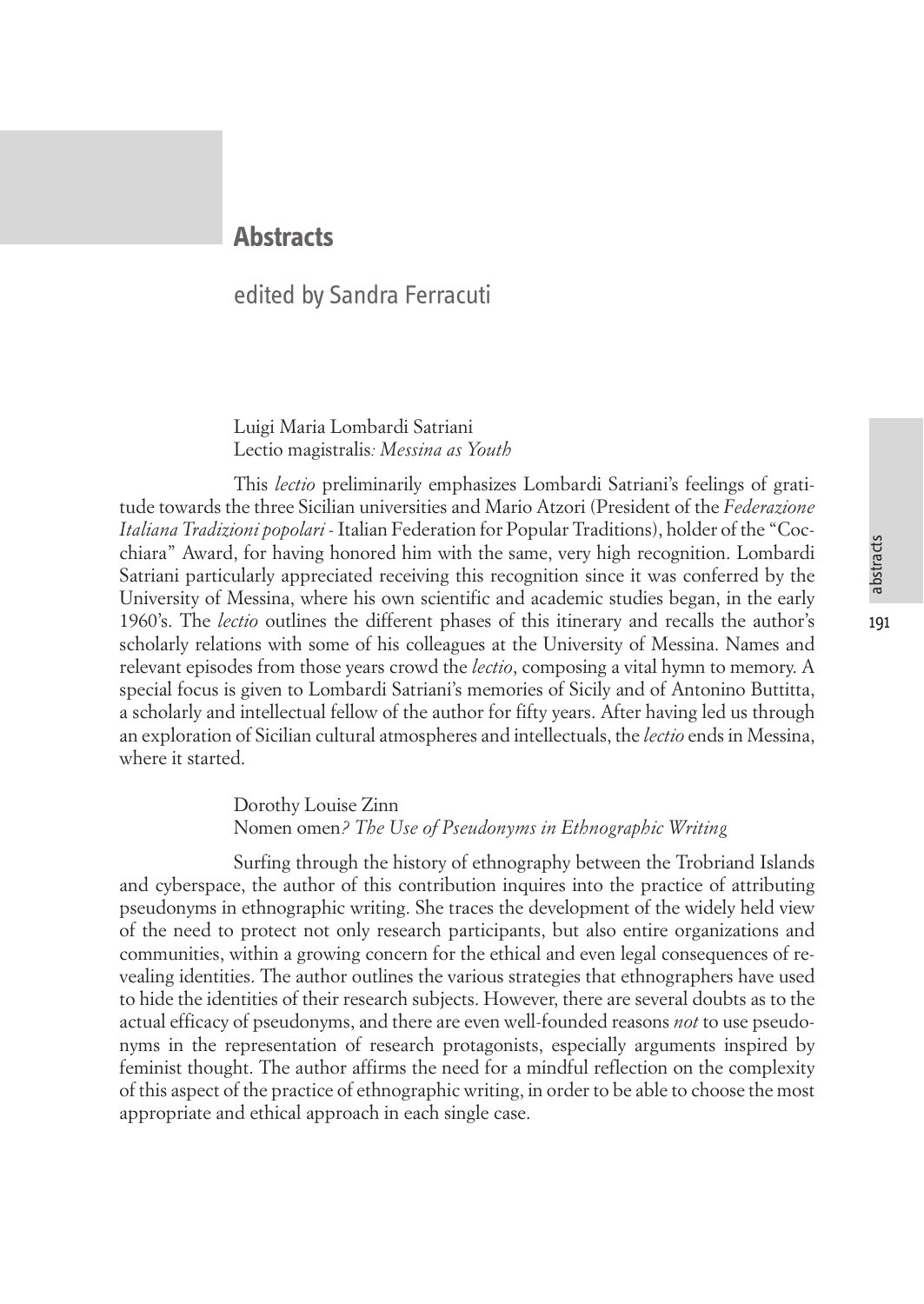Letizia Bindi *Laws, Maps, Communities. The Ecomuseum: A Field for the Ethnography of Institutions*

This paper outlines the twenty-year-long debate about ecomuseums in Italy and compares it to other European experiences, within the framework of the existing legislations concerning landscape, environmental, and cultural heritages. Quite recently, the proposal for a new law on ecomuseums has been discussed in Italy, with the aim to find inspiration from and summarize the various regional regulations. Many Italian regions are also updating and rewriting laws concerning the preservation and enhancement of local landscapes and cultural practices, with the aim, among others, to foster the participation of local communities in such developments. This paper stresses the relevance of anthropology and the ethnographic approach to the analysis of such these heritage-related processes.

> Lia Giancristofaro *Neo-Bourbon Mythologies and Heritage-Related Discomfort in Some Metropolitan Areas of South-Central Italy*

This ethnography was conducted in the metropolitan areas of Abruzzo. In the contexts observed, next to a submerged folklore that faces the future, there is a new explicit folklore that apparently aims to confine and mummify local identity. This official folklore, sponsored and supported by local authorities, creates lavish rituals of reenactment of the Bourbon period, emphasizes exclusive identity, and finally reenacts the old romantic metaphors of popular tradition as a static, organic, and inviolable body. Faced with the dangers of this perspective, scholars, the civil society, cultural mediators and institutions could jointly realize the social use of cultural anthropology. From Boas to De Martino, such use is indicated as the main objective of the discussion on cultural diversity and folklore and it supports the Convention on Intangible Cultural Heritage (UNESCO 2003), whose reflexive meaning is misunderstood in the Italian public discourse.

> Pietro Meloni *Two Rethorics of Wine-Related Identity in the Sienese Area: Heritage as Brand and Nostalgia*

The aim of this article is to analyze the rhetorical discourses about wineproducing in the Sienese area, where in 2012 I conducted ethnography, interviewing peasants, vinedresser, journalists, and local scholars. This text focuses on heritage and commodity, both involved in the rhetorical representation of wine as a typical product and cultural symbol of this territory. Heritage is used as an ideological argument to deny the commoditization of wine, even if commoditization is the result of every discourse about wine.

> Gaetano Mangiameli *A Healthy Ambiguity: Urban Gardens, Anthropology, Transformations*

Urban agriculture is attracting growing interest all over the world. This article is based on a fieldwork started in 2011 in allotment gardens managed by local public administrations in Emilia-Romagna (Italy), and it is still ongoing. The experiences of gardeners often reveal heterogeneous strategies that mobilize various combinations of social, cultural, economical, and ecological capital. Public urban gardens can be understood as